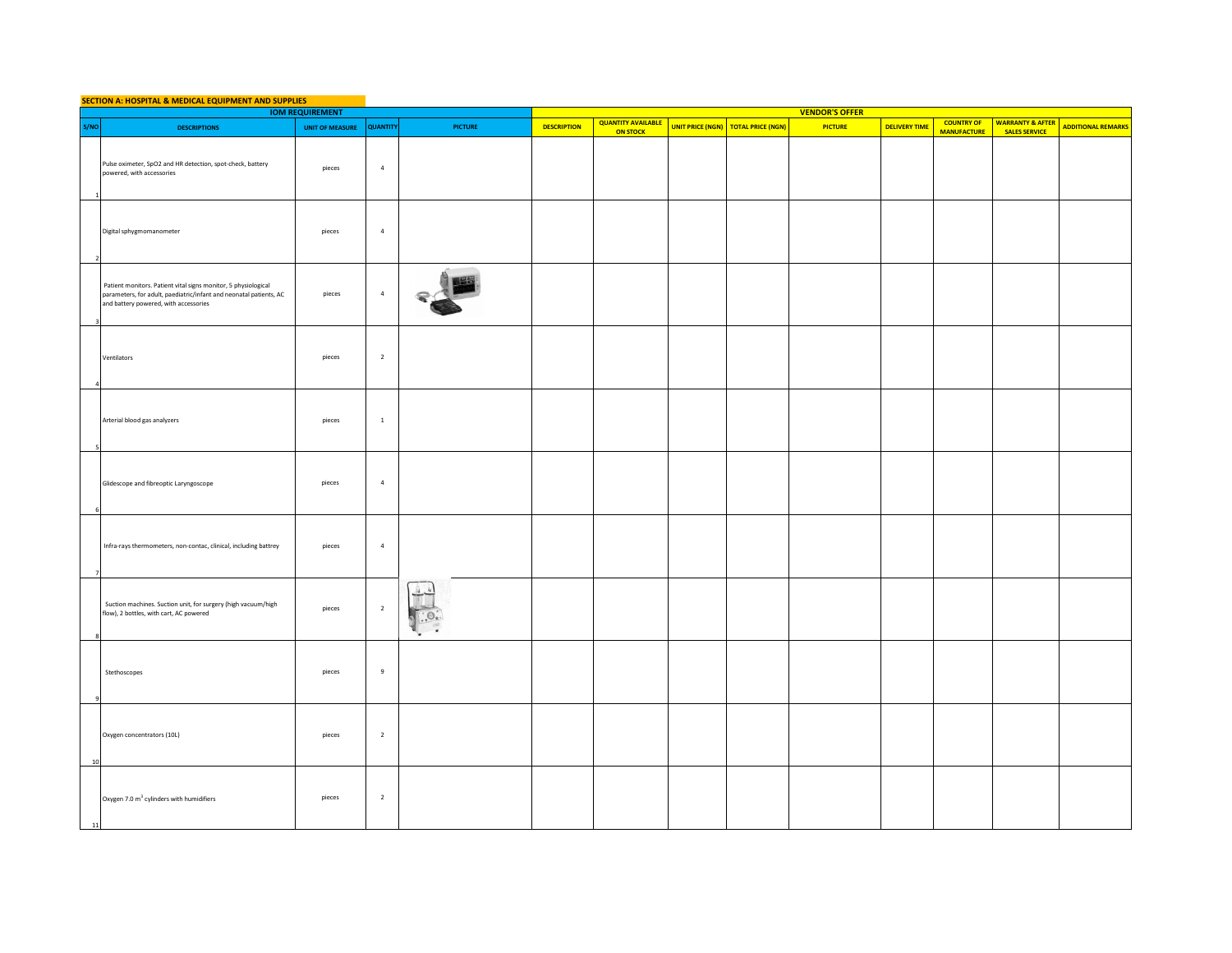| 12 | Glucometers                                                                                                                                                                                | pieces | $\overline{a}$          |                                  |  |  |  |  |
|----|--------------------------------------------------------------------------------------------------------------------------------------------------------------------------------------------|--------|-------------------------|----------------------------------|--|--|--|--|
| 13 | Level 4 PPE gowns                                                                                                                                                                          | pieces | 4000                    |                                  |  |  |  |  |
| 14 | Digital thermometers                                                                                                                                                                       | pieces | 22                      |                                  |  |  |  |  |
| 15 | Mask, high-fil, FFP2/N95, no valve, nonster                                                                                                                                                | pieces | 4000                    |                                  |  |  |  |  |
| 16 | Surgical face masks                                                                                                                                                                        | pieces | 900                     |                                  |  |  |  |  |
| 17 | Protective goggles                                                                                                                                                                         | pieces | 90                      |                                  |  |  |  |  |
| 18 | Heavy duty PVC boots. Reusable, Pair, Size 44                                                                                                                                              | pieces | 36                      |                                  |  |  |  |  |
| 19 | Knapsack sprayer                                                                                                                                                                           | pieces | $\overline{\mathbf{3}}$ | $\Box$                           |  |  |  |  |
| 20 | Body bags                                                                                                                                                                                  | pieces | 22                      |                                  |  |  |  |  |
| 21 | Bio-hazard safety bags (color-coded dustbin disposable bags)                                                                                                                               | pieces | 2700                    |                                  |  |  |  |  |
| 22 | Infusion pumps. Infusion pump, volumetric, single channel, AC and<br>battery powered, with accessories                                                                                     | pieces | $\overline{4}$          | 日医<br>Þ.<br>$\mathbf{r}^{\perp}$ |  |  |  |  |
| 23 | ECG machine. Electrocardiogram (ECG) digital monitor and recorder,<br>12-leads<br>detection, multi-channel recording, portable, AC and battery<br>powered,<br>with printer and accessories | pieces | $\mathbf 1$             |                                  |  |  |  |  |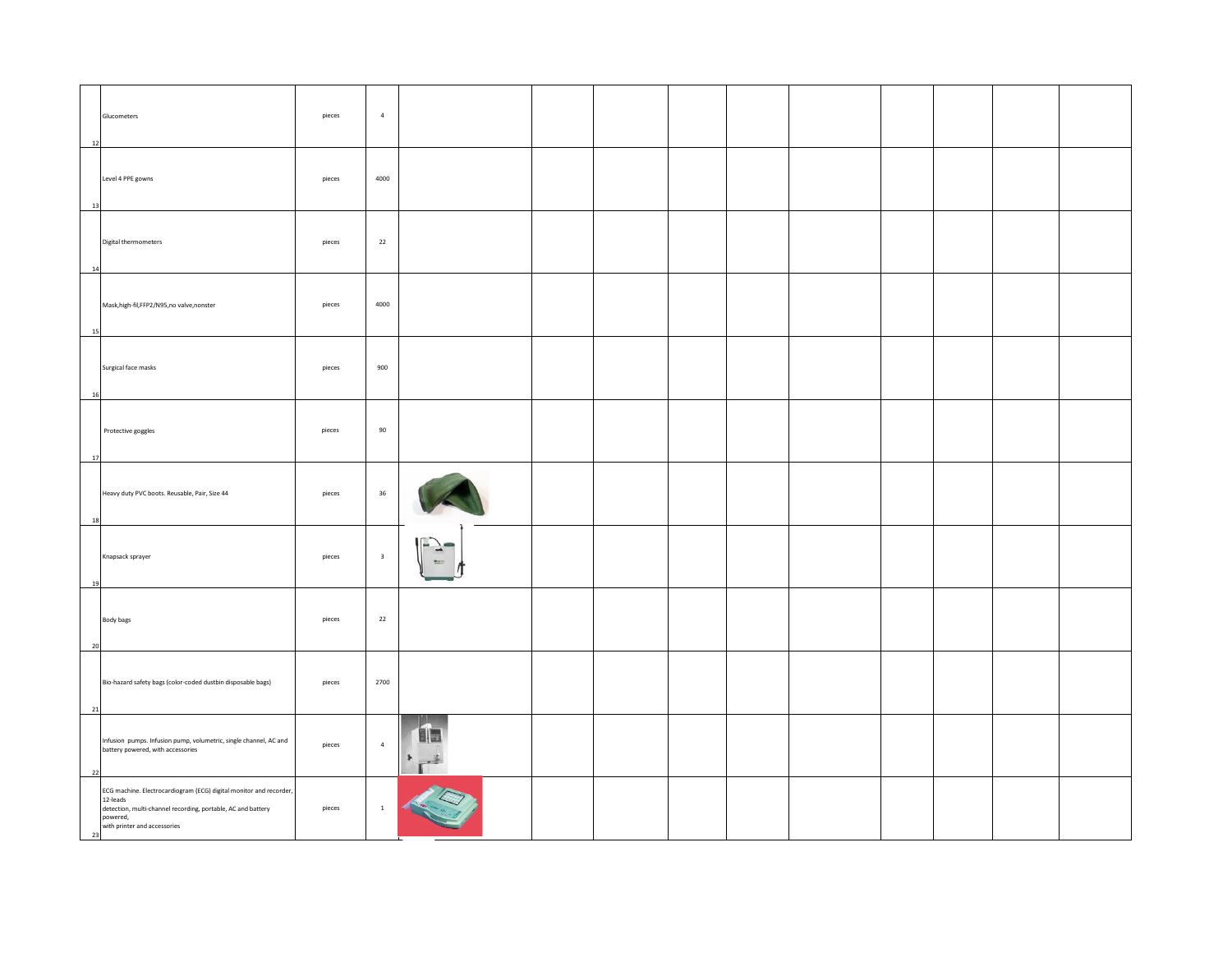| Industrial heavy duty hand gloves.<br>Cleaning gloves, heavy-duty, reusable, for Sturdy cleaning in<br>Households and Health Treatment Centres under Ebola/Covid19<br>crisis. Made of nitrile, neoprene or similar synthetic rubber, to PPE<br>standards compliance<br>24 | Pair    | 18             |                                             |  |  |  |
|---------------------------------------------------------------------------------------------------------------------------------------------------------------------------------------------------------------------------------------------------------------------------|---------|----------------|---------------------------------------------|--|--|--|
| Disposable gloves, nitrile material, for use with Microbiological Field<br>Testing (e.g. MICS), latex-free, powder free<br>25                                                                                                                                             | cartons | 36             |                                             |  |  |  |
| Elbow length gloves. Gloves are intended to be used in Cleanrooms<br>and controlled environments, nitrile material, Powder-free<br>26                                                                                                                                     | pieces  | 45             |                                             |  |  |  |
| Laryngoscopes (Disposable Blades and Reusable Blades)<br>27                                                                                                                                                                                                               | pieces  | $\overline{2}$ |                                             |  |  |  |
| Oropharyngeal airway, adult<br>28                                                                                                                                                                                                                                         | pieces  | $\overline{9}$ |                                             |  |  |  |
| Disposal sharp containers. With an integrally attached closure<br>feature, stackable, capacity between 5.0 - 6.5L<br>29                                                                                                                                                   | pieces  | 112            | $\Gamma$<br>rimetiafe 31<br>Lafety Mex<br>金 |  |  |  |
| Nebulizer, compressor-driven, portable, AC powered, with<br>accessories                                                                                                                                                                                                   | Pieces  | $\overline{2}$ |                                             |  |  |  |
| Hospital boots<br>31                                                                                                                                                                                                                                                      | pieces  | 45             |                                             |  |  |  |
| Oxygen tubes (Oxygen nasal cannula), adult, single use<br>32                                                                                                                                                                                                              | pieces  | 90             |                                             |  |  |  |
| Surgical gloves. latex, powder-free, sterile, single use<br>33                                                                                                                                                                                                            | cartons | $\sqrt{4}$     | a le                                        |  |  |  |
| Disposable hospital bed sheets<br>34                                                                                                                                                                                                                                      | pieces  | $\overline{4}$ |                                             |  |  |  |
| Hospital bed sheets with pillow case, cotton, white<br>25                                                                                                                                                                                                                 | Set     | 135            |                                             |  |  |  |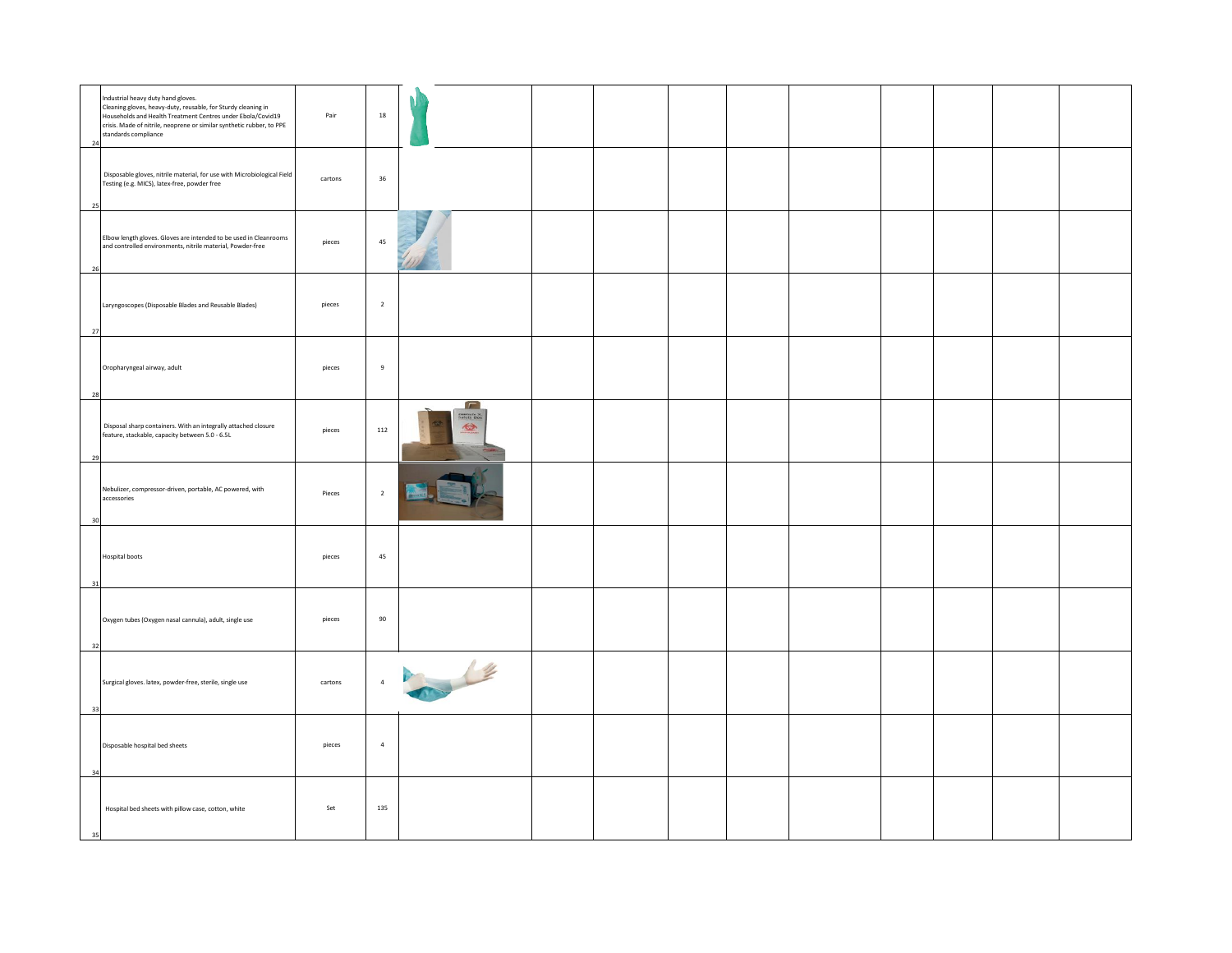| Rubish/Trash/Dustbin. Plastic (one plain colour. No image,<br>ornament. Pedal operated. 7.5 - 10 L | pieces | 36             |  |  |  |  |  |
|----------------------------------------------------------------------------------------------------|--------|----------------|--|--|--|--|--|
| 36                                                                                                 |        |                |  |  |  |  |  |
| Disposable pillow Cases                                                                            | pieces | 45             |  |  |  |  |  |
| 37                                                                                                 |        |                |  |  |  |  |  |
| Disposable Hand Paper Towels                                                                       | Rolls  | 90             |  |  |  |  |  |
| 38                                                                                                 |        |                |  |  |  |  |  |
|                                                                                                    |        |                |  |  |  |  |  |
| Bath Towel, cotton, white, standard size                                                           | pieces | 58             |  |  |  |  |  |
| 39                                                                                                 |        |                |  |  |  |  |  |
| Foot-mat for indoor and outdoor. One plain colour, no<br>image/ornament                            | pieces | $\overline{4}$ |  |  |  |  |  |
| 40                                                                                                 |        |                |  |  |  |  |  |
|                                                                                                    |        |                |  |  |  |  |  |
| Pillow, standard size, Polyester Fiberfill filling                                                 | pieces | 63             |  |  |  |  |  |
| 41                                                                                                 |        |                |  |  |  |  |  |
| Drape, surgical, woven, green colour                                                               | pieces | $10\,$         |  |  |  |  |  |
| 42                                                                                                 |        |                |  |  |  |  |  |
| Medical scrub (top and bottom, unisex, various sizes)                                              | pieces | 90             |  |  |  |  |  |
| 43                                                                                                 |        |                |  |  |  |  |  |
|                                                                                                    |        |                |  |  |  |  |  |
| Screen on castor. 3 panels                                                                         | pieces | $\overline{4}$ |  |  |  |  |  |
| 44                                                                                                 |        |                |  |  |  |  |  |
| <b>Surgical Scissor</b>                                                                            | pieces | $\overline{4}$ |  |  |  |  |  |
| 45                                                                                                 |        |                |  |  |  |  |  |
|                                                                                                    |        |                |  |  |  |  |  |
| Gallipot with cover                                                                                | pieces | $\overline{7}$ |  |  |  |  |  |
| 46                                                                                                 |        |                |  |  |  |  |  |
| Kidney dish with cover (small)                                                                     | pieces | $\overline{7}$ |  |  |  |  |  |
| 47                                                                                                 |        |                |  |  |  |  |  |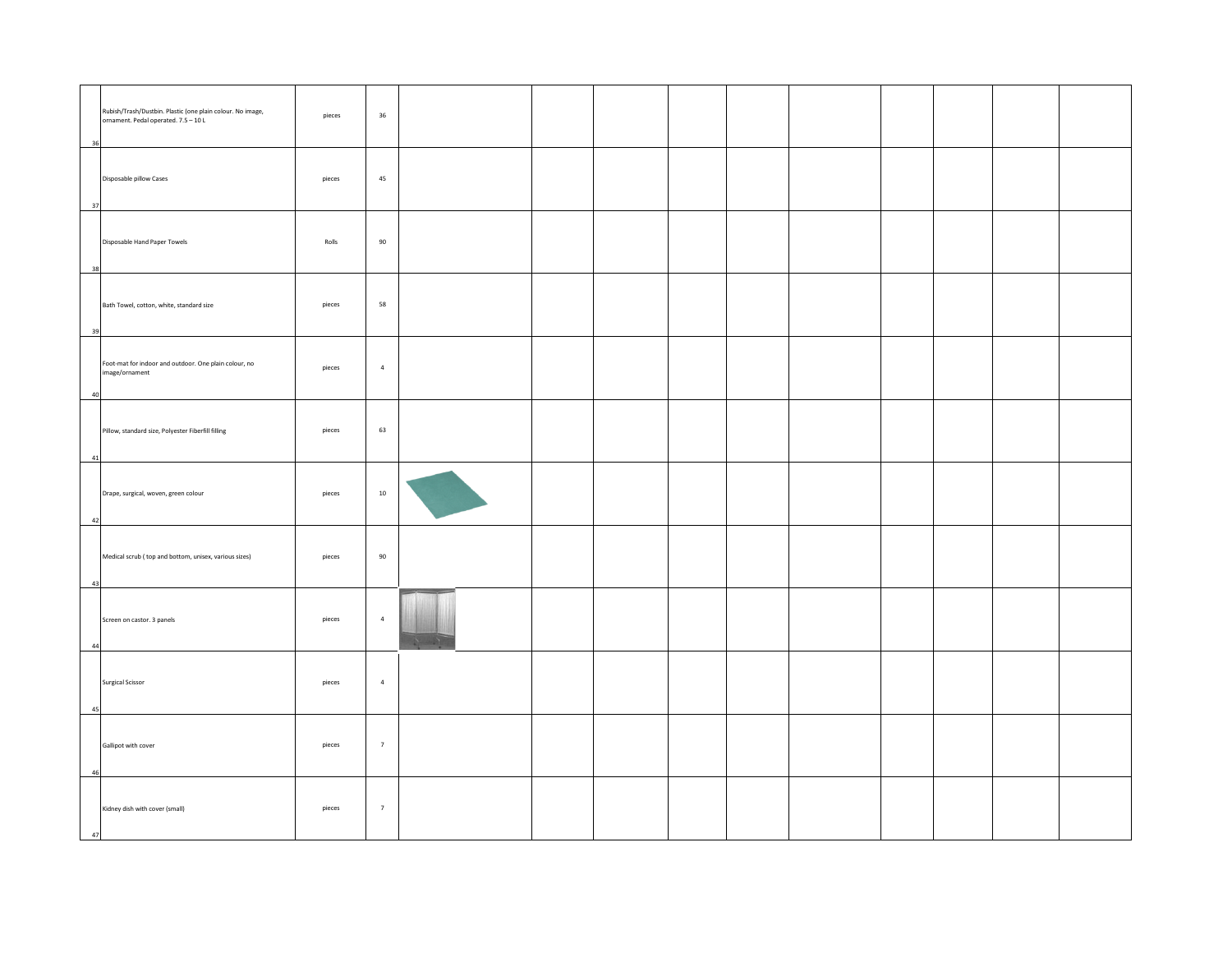| Hospital Bed, standard, with mattress<br>48                                                                  | pieces | $\overline{9}$                                        |  |  |  |  |  |
|--------------------------------------------------------------------------------------------------------------|--------|-------------------------------------------------------|--|--|--|--|--|
| Bedside cabinet. Metal<br>49                                                                                 | pieces | $\overline{\phantom{0}}$<br>54<br>$\ddot{\mathbf{v}}$ |  |  |  |  |  |
| Mobile food tray. Metal<br>50                                                                                | pieces | 54<br>s                                               |  |  |  |  |  |
| Automated External Defibrillators (AED) + Wall mount<br>51                                                   | pieces | $\mathbf 1$                                           |  |  |  |  |  |
| Intravenous Fluid (IVF) Stands<br>52                                                                         | pieces | $\overline{9}$                                        |  |  |  |  |  |
| Crutches<br>53                                                                                               | Pieces | $\overline{2}$                                        |  |  |  |  |  |
| Wheel Chair, adult, foldable<br>54                                                                           | pieces | $\overline{2}$                                        |  |  |  |  |  |
| Weighing Scale (Electronic). Electronic scale for weighing adults and<br>children, for use up to 150kg<br>55 | pieces | $\overline{2}$                                        |  |  |  |  |  |
| ICU Beds with mattress<br>56                                                                                 | pieces | $\overline{\mathbf{3}}$                               |  |  |  |  |  |
| Hospital Thermal Blankets. Cotton<br>57                                                                      | pieces | 54                                                    |  |  |  |  |  |
| Disposable cups (Pack of 50)<br>58                                                                           | pack   | 54                                                    |  |  |  |  |  |

## **SECTION B: CLEANING SUPPLIES**

|                                                                                            | <b>SOFF</b> DESCRIPTION OF REAL PROPERTY.<br>ENDUR |  |  |  |  |  |  |  |
|--------------------------------------------------------------------------------------------|----------------------------------------------------|--|--|--|--|--|--|--|
| S/NO<br><b>ICTUR</b><br><b>ESCRIPTION</b><br><b>ATITY</b><br><b>RIPTION</b><br>тотл<br>чик | PICTUR                                             |  |  |  |  |  |  |  |